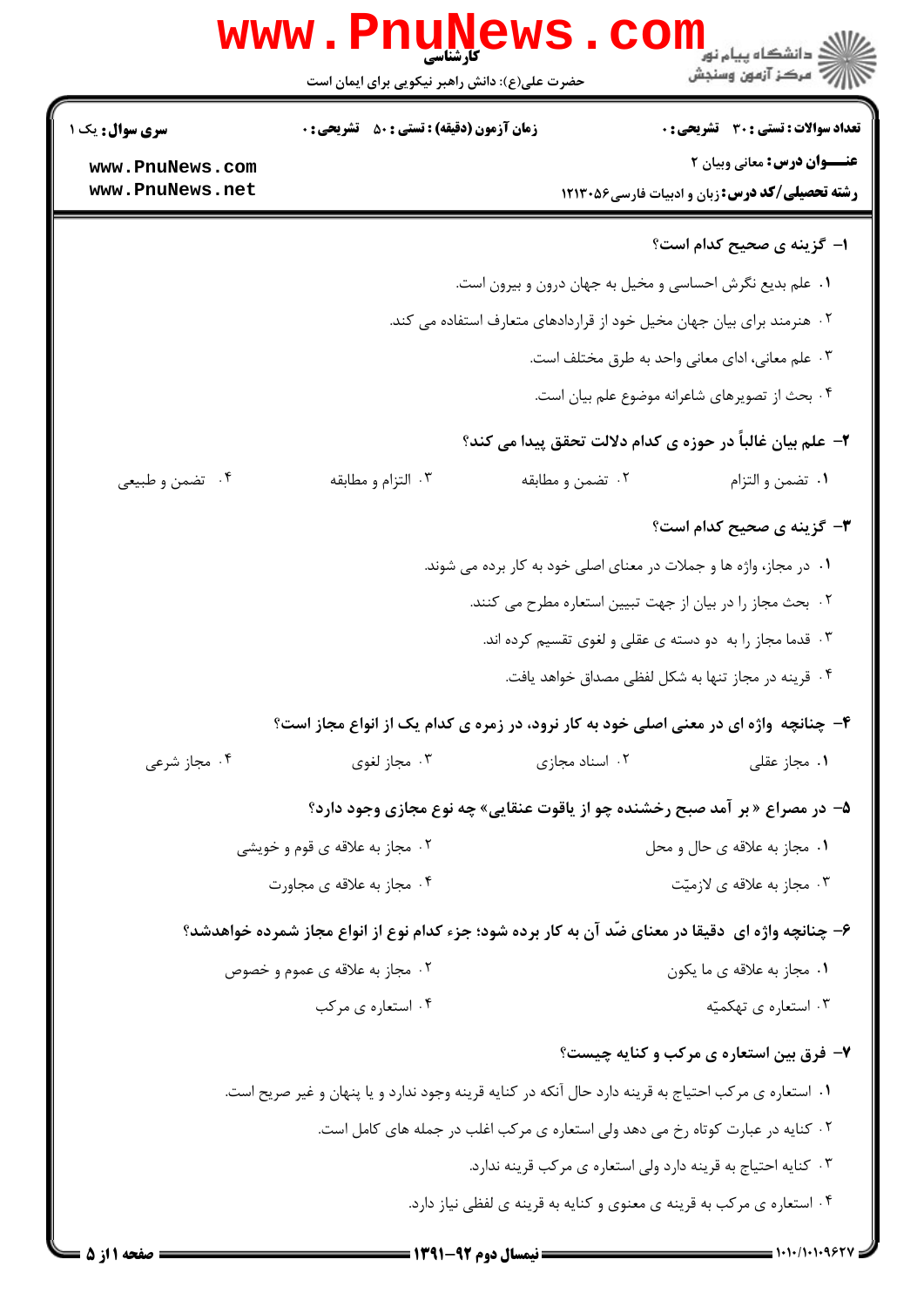|                                    | <b>WWW</b><br>کارشناسی<br>حضرت علی(ع): دانش راهبر نیکویی برای ایمان است                 |                                                                                     | ري دانشڪاه پيام نور<br>ا∛ مرڪز آزمون وسنڊش                                                                 |
|------------------------------------|-----------------------------------------------------------------------------------------|-------------------------------------------------------------------------------------|------------------------------------------------------------------------------------------------------------|
| <b>سری سوال : ۱ یک</b>             | <b>زمان آزمون (دقیقه) : تستی : 50 ٪ تشریحی : 0</b>                                      |                                                                                     | تعداد سوالات : تستي : 30 - تشريحي : 0                                                                      |
| www.PnuNews.com<br>www.PnuNews.net |                                                                                         |                                                                                     | عنــوان درس: معانی وبیان ۲<br><b>رشته تحصیلی/کد درس:</b> زبان و ادبیات فارسی4۵۶ ۱۲۱۳۰                      |
|                                    |                                                                                         |                                                                                     | ۸- به تشبیهی که وجه شبه در آن ذکر نشده است چه می گویند؟                                                    |
| ۰۴ تشبيه مفصل                      | ۰۳ تشبیه مؤکد                                                                           | ٠٢ تشبيه بالكنايه                                                                   | ٠١ تشبيه مجمل                                                                                              |
|                                    |                                                                                         |                                                                                     | ۹– کدام گزینه صحیح است؟                                                                                    |
|                                    |                                                                                         |                                                                                     | ۰۱ بهترین و مخیّل ترین نوع تشبیه، تشبیه بالکنایه است.                                                      |
|                                    |                                                                                         |                                                                                     | ۰۲ مخیّل ترین نوع تشبیه، تشبیه بلیغ است.                                                                   |
|                                    |                                                                                         | ۰۳ بهترین نوع تشبیه، تشبیهی است که مشبه اعرف و اجلی از مشبه به باشد.                |                                                                                                            |
|                                    |                                                                                         |                                                                                     | ۴. بهترین نوع تشبیه، تشبیه مجمل است.                                                                       |
|                                    |                                                                                         |                                                                                     | ۱۰- اساسی ترین ارکان تشبیه کدامند؟                                                                         |
| ۰۴ مشبه و مشبه به                  | ۰۳ مشبه به و ادات تشبیه                                                                 | ۰۲ مشبه و ادات تشبیه                                                                | ۰۱ مشبه و وجه شبه                                                                                          |
|                                    | 11- کدام گزینه در مورد نوع تشبیه در مصراع « لب بر لبی چو چشم خروس ابلهی بود » درست است؟ |                                                                                     |                                                                                                            |
| ۰۴ تشبیه حسی به عقلی               | ۰۳ تشبیه عقلی به عقلی                                                                   | ۰۲ تشبیه حسی به حسی                                                                 | ۰۱ تشبیه عقلی به حسی                                                                                       |
|                                    |                                                                                         |                                                                                     | 1۲- در مصراع « هوا چون بیشه ی الماس گردد از شمشیر ۱ زمین چو پیکرمفلوج گردد از زلزال » کدام گزینه صحیح است؟ |
|                                    | ۰۲ تشبیه وهمی در بیشه ی الماس                                                           |                                                                                     | ۰۱ تشبیه خیالی در بیشه ی الماس                                                                             |
|                                    | ۰۴ تشبیه خیالی در پیکر مفلوج                                                            |                                                                                     | ۰۳ تشبیه وهمی در پیکر مفلوج                                                                                |
|                                    |                                                                                         |                                                                                     | ۱۳– در بیت « رخساره چو گلستان خندان /   زلفین چو زنگیان لاعب » به اعتبار طرفین ،چه نوع تشبیهی وجود دارد؟   |
|                                    | ۰۲ تشبیه وهمی                                                                           |                                                                                     | ۰۱ تشبیه مفرد                                                                                              |
|                                    | ۰۴ تشبیه مرکب                                                                           |                                                                                     | ۰۳ تشبیه مقید به قید حالت                                                                                  |
|                                    |                                                                                         |                                                                                     | <b>۱۴</b> - گزینه ی صحیح کدام است؟                                                                         |
|                                    |                                                                                         |                                                                                     | ۰۱ هر قدر زاویه ی تشبیه بسته تر باشد، تشبیه هنری تر است.                                                   |
|                                    |                                                                                         | ۲ . هر قدر ربط و شباهت بین مشبه و مشبه به واضح تر باشد، تشبیه هنری و برجسته تر است. |                                                                                                            |
|                                    |                                                                                         | ۰۳ تشبیهات غریب حاصل ذهن خلاق شاعران و مبین نوآوری آنان است.                        |                                                                                                            |
|                                    |                                                                                         |                                                                                     | ۰۴ به تشبیه غیرادبی، تشبیه مبتذل می گویند.                                                                 |
|                                    |                                                                                         |                                                                                     |                                                                                                            |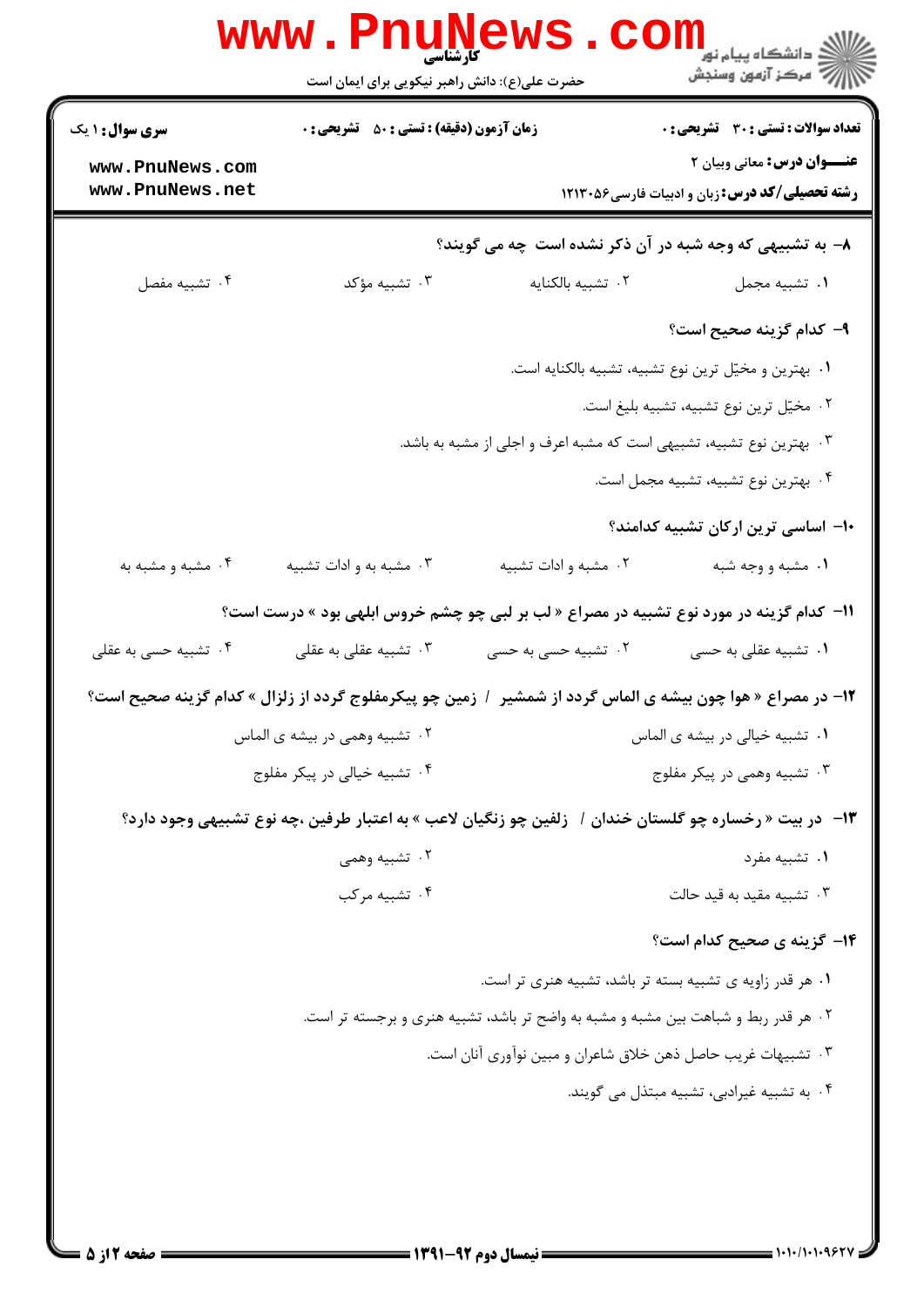|                                    | <b>WWW.PNUNE</b><br>حضرت علی(ع): دانش راهبر نیکویی برای ایمان است                                            |                                                                                   | ارد دانشگاه پيام نور <mark>−ا</mark><br>ار∕ = مرکز آزمون وسنجش                      |
|------------------------------------|--------------------------------------------------------------------------------------------------------------|-----------------------------------------------------------------------------------|-------------------------------------------------------------------------------------|
| سری سوال: ۱ یک                     | <b>زمان آزمون (دقیقه) : تستی : 50 ٪ تشریحی : 0</b>                                                           |                                                                                   | <b>تعداد سوالات : تستي : 30 ٪ تشريحي : 0</b>                                        |
| www.PnuNews.com<br>www.PnuNews.net |                                                                                                              |                                                                                   | عنــوان درس: معانی وبیان ۲<br><b>رشته تحصیلی/کد درس:</b> زبان و ادبیات فارسی47۱۳۰۵۶ |
|                                    |                                                                                                              |                                                                                   |                                                                                     |
|                                    |                                                                                                              |                                                                                   | 1۵– گزینه ی صحیح کدام است؟                                                          |
|                                    | ۰۲ در تشبیه مفروق، چند مشبه جداگانه ذکر می شود و سپس مشبه به های هر کدام به ترتیب می آید.                    | ۰۱ در تشبیه ملفوف، هرمشبه با مشبه به خود همراه است.                               |                                                                                     |
|                                    |                                                                                                              | ۰۳ در تشبیه تسویه، برای چند مشبه یک مشبه به می آورند.                             |                                                                                     |
|                                    |                                                                                                              | ۰۴ در تشبیه جمع برای چند مشبه، چند مشبه به بیاورند.                               |                                                                                     |
|                                    |                                                                                                              |                                                                                   |                                                                                     |
|                                    | با طبع او هوای سبک چون زمین گران » چه نوع تشبیهی به کار رفته                                                 |                                                                                   | ۱۶- در بیت « با حلم او زمین گران چون هوا سبک<br>است؟                                |
| ۰۴ تشبیه مفروق                     | ۰۳ تشبیه جمع                                                                                                 | ۰۲ تشبيه مقلوب                                                                    | ٠١ تشبيه تسويه                                                                      |
|                                    |                                                                                                              | ۱۷- کدام گزینه در مورد مصراع «بر مثل زاهدان جمله چمن خشک بود » صحیح است؟          |                                                                                     |
|                                    | ۰۲ وجه شبه حسی است.                                                                                          |                                                                                   | ۰۱ تمام ارکان تشبیه در آن ذکرشده است.                                               |
|                                    | ۰۴ دارای آرایه ی تکریر است.                                                                                  | ۰۳ تنها سه رکن از ارکان تشبیه در آن حضور دارد.                                    |                                                                                     |
|                                    |                                                                                                              |                                                                                   | ۱۸– گزینه ی درست را مشخص کنید.                                                      |
|                                    | ٢. مستعارمنه در استعاره معادل مشبه است.                                                                      | ٠١ در بحث استعاره به مشبه به، مستعار له مي گويند.                                 |                                                                                     |
|                                    | ۰۴ مستعار معنای استعاره است و معادل مشبه است.                                                                | ۰۳ مستعار منه لفظ استعاره و معادل مشبه به است.                                    |                                                                                     |
|                                    | ۱۹- در بیت «چو پر بگسترد عقاب آهنین / شکار اوست شهر و روستای او» چه نوع استعاره ای وجود دارد؟                |                                                                                   |                                                                                     |
|                                    | ۰۲ استعاره مصرحه ی مجرده                                                                                     |                                                                                   | ۰۱ استعاره مرکب                                                                     |
|                                    | ۰۴ استعاره ی مصرحه ی مطلقه                                                                                   |                                                                                   | ۰۳ استعاره ی مکنیه تخییلیه                                                          |
|                                    |                                                                                                              | ۲۰- در کدام یک از انواع استعاره، تنها مشبه ًو یکی از ملائمات مشبه به ذکر می گردد؟ |                                                                                     |
|                                    | ۰۲ استعاره ی مصرحه ی مطلقه                                                                                   |                                                                                   | ۰۱ استعاره ی مرکب                                                                   |
|                                    | ۰۴ استعاره ی تهکمیه                                                                                          |                                                                                   | ۰۳ استعاره ی مکنیه تخییلیه                                                          |
|                                    | ۲۱− در مصراع نخست بیت« تیر باران سحر دارم سپر چون نفکند / این کهن گرگ خشن بارانی ازغوغای من» کدام یک ازانواع |                                                                                   |                                                                                     |
|                                    |                                                                                                              |                                                                                   | استعاره مشهوداست؟                                                                   |
|                                    | ۰۲ استعاره ی مرشحه                                                                                           |                                                                                   | ۰۱ استعاره ی مرکب                                                                   |
|                                    | ۰۴ استعاره ی مکنیه تخییلیه                                                                                   |                                                                                   | ۰۳ استعاره ی مطلقه                                                                  |
|                                    |                                                                                                              |                                                                                   |                                                                                     |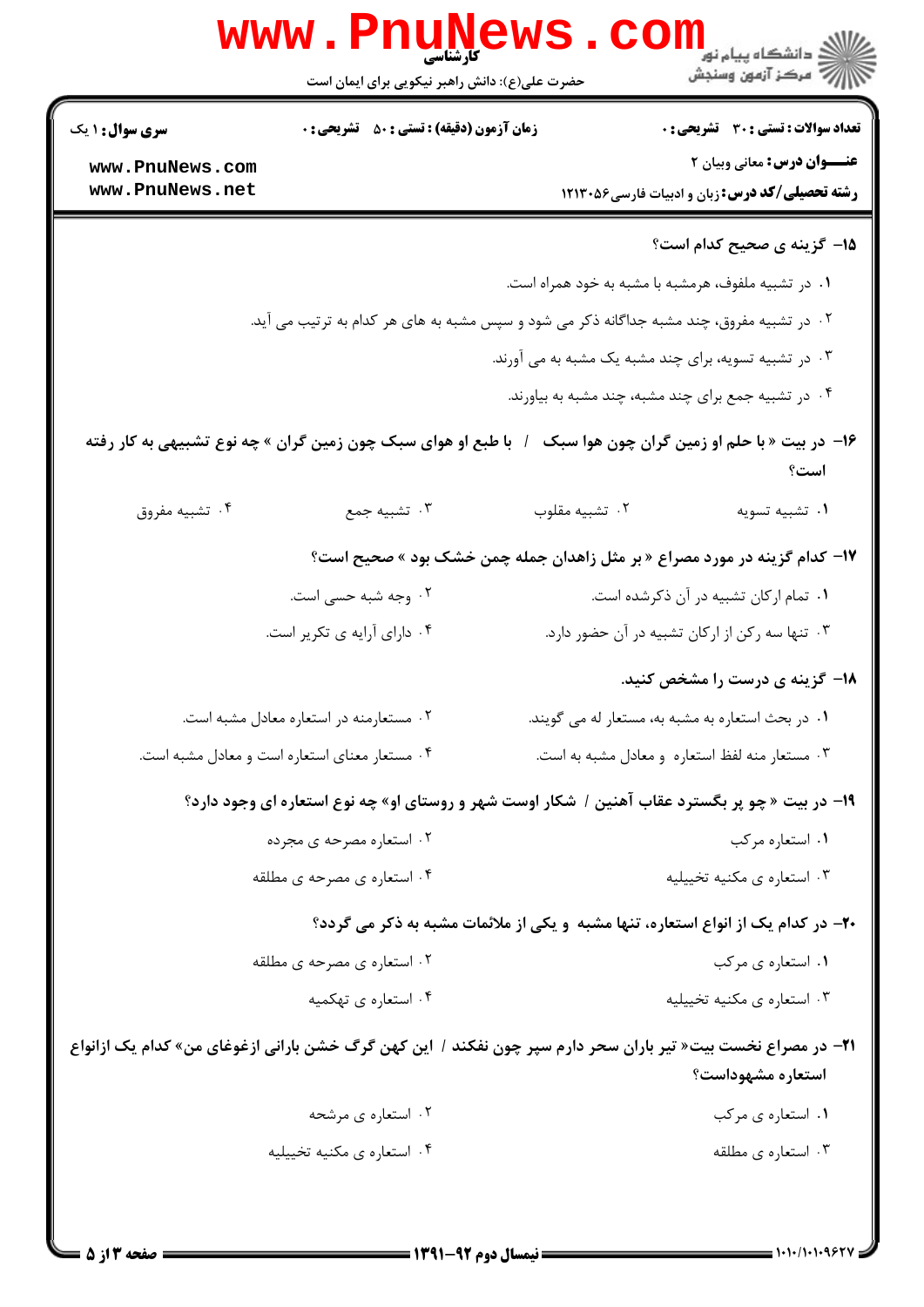|                        | WWW.PNUN<br>حضرت علی(ع): دانش راهبر نیکویی برای ایمان است                                      | ڪ دانشڪاه پيا <sub>م</sub> نور<br>ر <i>7</i> مرڪز آزمون وسنڊش              |
|------------------------|------------------------------------------------------------------------------------------------|----------------------------------------------------------------------------|
| <b>سری سوال : ۱ یک</b> | <b>زمان آزمون (دقیقه) : تستی : 50 ٪ تشریحی : 0</b>                                             | تعداد سوالات : تستي : 30 ٪ تشريحي : 0                                      |
| www.PnuNews.com        |                                                                                                | <b>عنــوان درس:</b> معانی وبیان ۲                                          |
| www.PnuNews.net        |                                                                                                | <b>رشته تحصیلی/کد درس:</b> زبان و ادبیات فارسی26013 ۱۲۱۳۰                  |
|                        |                                                                                                | <b>3۲-</b> در مورد « سمبل» گزینه ی صحیح کدام است؟                          |
|                        |                                                                                                | ۰۱ سمبل های خصوصی سمبل های مبتذل نامیده می شوند.                           |
|                        |                                                                                                | ۰۲ مشبه به در سمبل به یک مشبه خاص و مشخص دلالت می کند.                     |
|                        |                                                                                                | ۰۳ در سمبل مشبه به در معنای اصلی خود فهمیده نمی شود.                       |
|                        |                                                                                                | ۰۴ به سمبل در فارسی نماد و مظهر و رمز می گویند.                            |
|                        |                                                                                                | <b>۲۳</b> - کدام گزینه در مورد « آنیما و آنیموس » صحیح است؟                |
|                        |                                                                                                | ٠١ آنيموس در كمدى الهى دانته به شكل بئاتريس ظاهرشده است.                   |
|                        |                                                                                                | ۰۲ آنیما روح زنانه ی مرد و آنیموس بخش مردانه ی روان زن است.                |
|                        |                                                                                                | ۰۳ آنیما بخش مردانه ی روان زن و آنیموس روح زنانه ی مرد است.                |
|                        |                                                                                                | ۰۴ معشوق در غزل های فارسی تجلی آنیموس است.                                 |
|                        |                                                                                                | <b>۲۴- درباب کنایه،گزینه ی صحیح کدام است؟</b>                              |
|                        | ۰۱ عبارت یا جمله ای است که مراد گوینده معنای ظاهری آن نباشد و قرینه ی صارفه ای هم نداشته باشد. |                                                                            |
|                        |                                                                                                | ۰۲ در کنایه به الفاظ و معانی ظاهری مکنی عنه می گویند.                      |
|                        |                                                                                                | ۰۳ درکنایه وجود قرینه ی صارفه الزامی است.                                  |
|                        |                                                                                                | ۰۴ درکنایه به معنای مقصود مکنی به می گویند.                                |
|                        |                                                                                                | 7۵- درمصراع « تبارک الله از آن آب سیر آتش فعل » چه نوع کنایه ای وجود دارد؟ |
| ۰۴ کنایه از موصوف      | ٠٢ كنايه از فعل<br>۰۳ کنایه از مصدر                                                            | ۰۱ کنایه از صفت                                                            |
|                        |                                                                                                | ۲۶- کدام گزینه در مورد تعریض صحیح است؟                                     |
|                        | ۰۱ جمله یا عبارتی اخباری است ، که مکنی عنه آن هشدار به کسی یا نکوهش کردن باشد.                 |                                                                            |
|                        |                                                                                                | ۰۲ تعریض معمولاً مخاطب را متوجه امری خطیر می سازد.                         |
|                        |                                                                                                | ۰۳ تعریض به معنی التفات و توجه است.                                        |
|                        |                                                                                                | ۰۴ در تعریض وسائط آشکار و به راحتی قابل دریافت است.                        |
|                        |                                                                                                | ۲۷- در مصراع « سلام ای شب معصوم » کدام یک از انواع علم بیان مشهود است؟     |
| ۰۴ اسناد مجازی         | ۰۳ تشبیه                                                                                       | ۰۲ کنایه<br>٠١. استعاره                                                    |
|                        |                                                                                                |                                                                            |

1.1.1.1.952